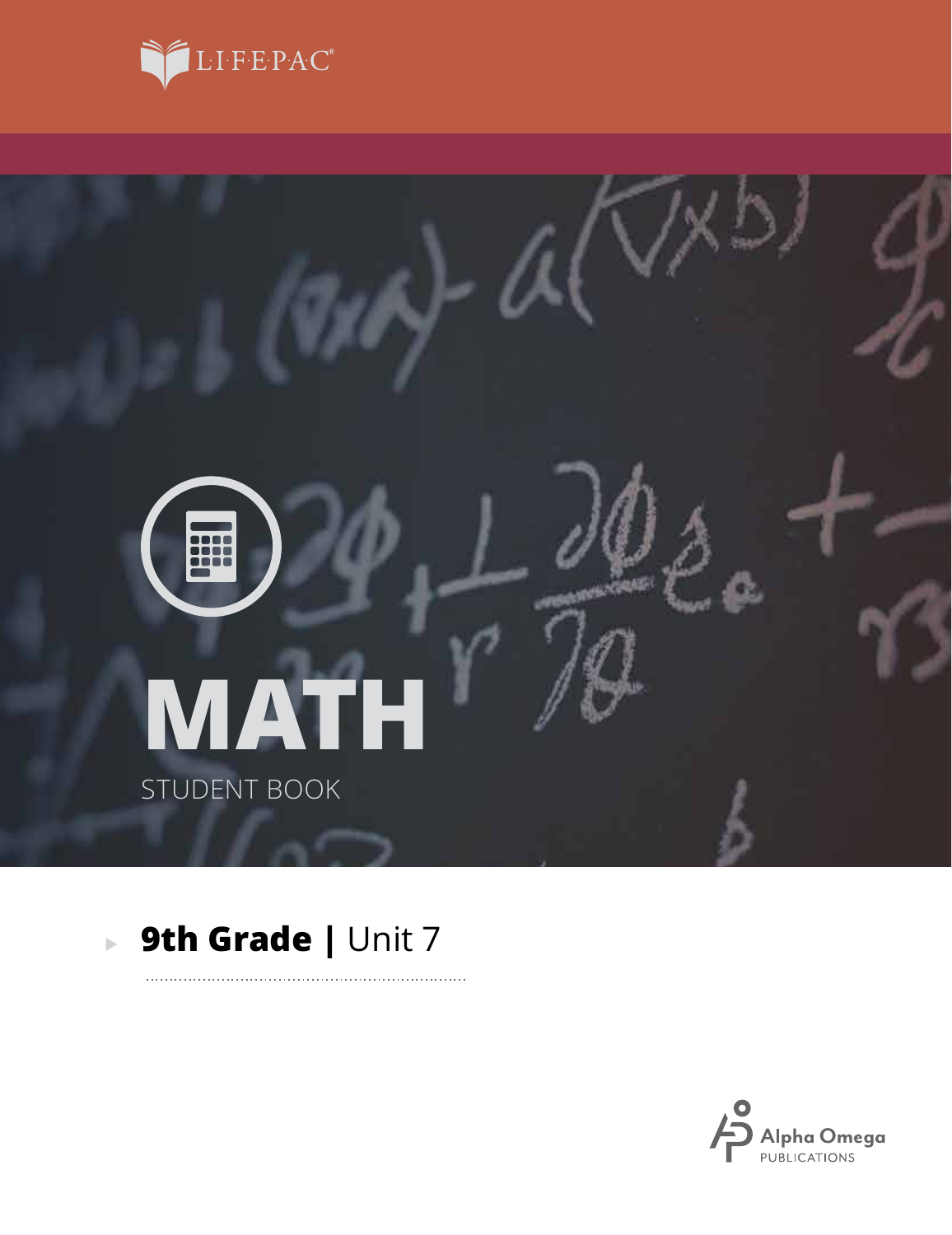# **Math 907**

# Radical Expressions

INTRODUCTION |3

## **1. REAL NUMBERS 5**

RATIONAL NUMBERS |**5** IRRATIONAL NUMBERS |**23** COMPLETENESS |**29** SELF TEST 1 |**33**

## **2. OPERATIONS 35**

SIMPLIFYING RADICALS |**35** COMBINING RADICALS |**48** MULTIPLYING RADICALS |**56** DIVIDING RADICALS |**63** SELF TEST 2 |**68**

## **3. EQUATIONS 71**

SOLVING FOR IRRATIONAL ROOTS |**71** SOLVING RADICAL EQUATIONS |**80** SELF TEST 3 |**91** GLOSSARY |**95**



**LIFEPAC Test is located in the center of the booklet**. Please remove before starting the unit.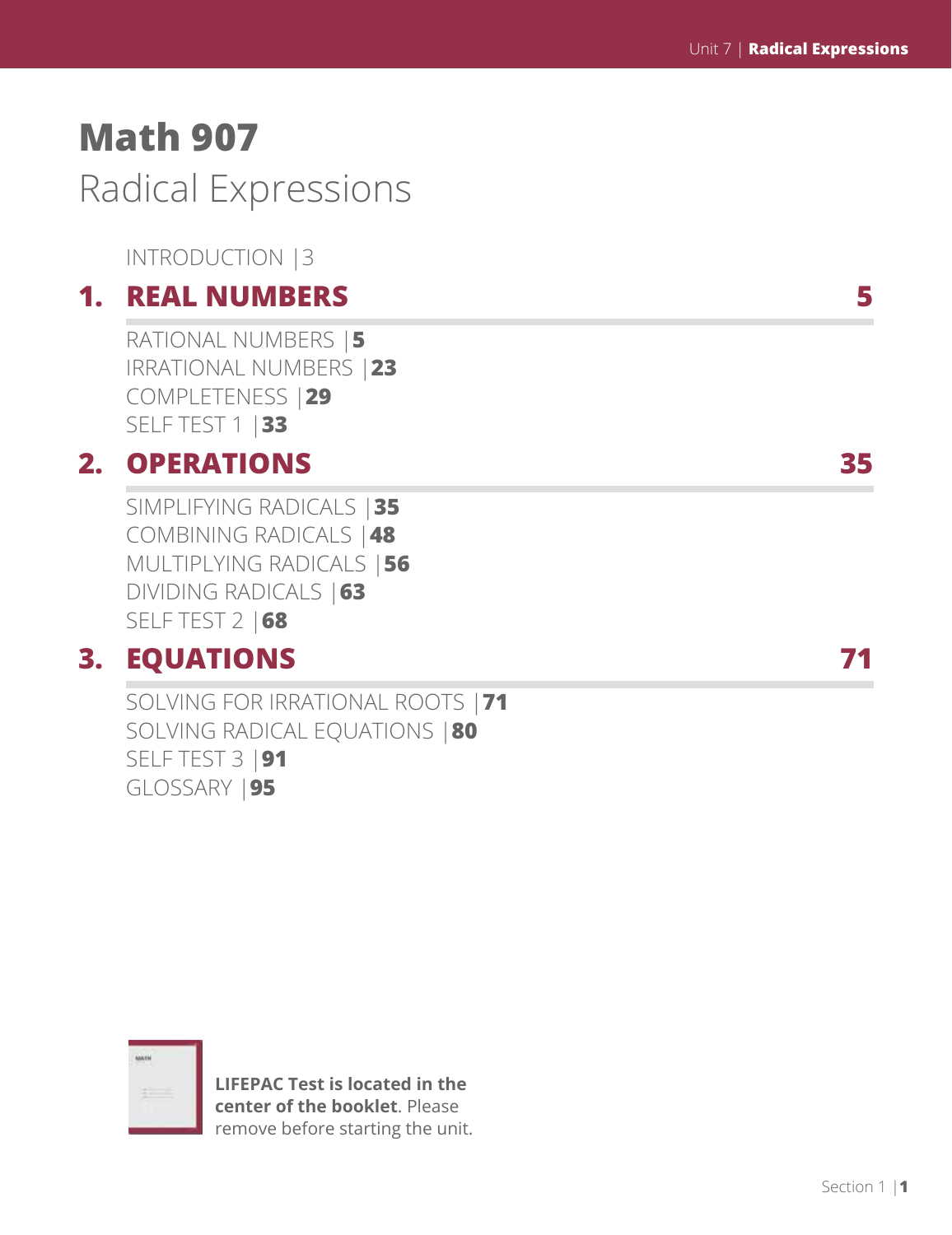**Author:**  Arthur C. Landrey, M.A.Ed.

**Editor-In-Chief:** Richard W. Wheeler, M.A.Ed. **Editor:** Robin Hintze Kreutzberg, M.B.A. **Consulting Editor:** Robert L. Zenor, M.A., M.S. **Revision Editor:** Alan Christopherson, M.S.

#### **Westover Studios Design Team:**

Phillip Pettet, Creative Lead Teresa Davis, DTP Lead Nick Castro Andi Graham Jerry Wingo



### **804 N. 2nd Ave. E. Rock Rapids, IA 51246-1759**

© MCMXCVI by Alpha Omega Publications, Inc. All rights reserved. LIFEPAC is a registered trademark of Alpha Omega Publications, Inc.

All trademarks and/or service marks referenced in this material are the property of their respective owners. Alpha Omega Publications, Inc. makes no claim of ownership to any trademarks and/ or service marks other than their own and their affiliates, and makes no claim of affiliation to any companies whose trademarks may be listed in this material, other than their own.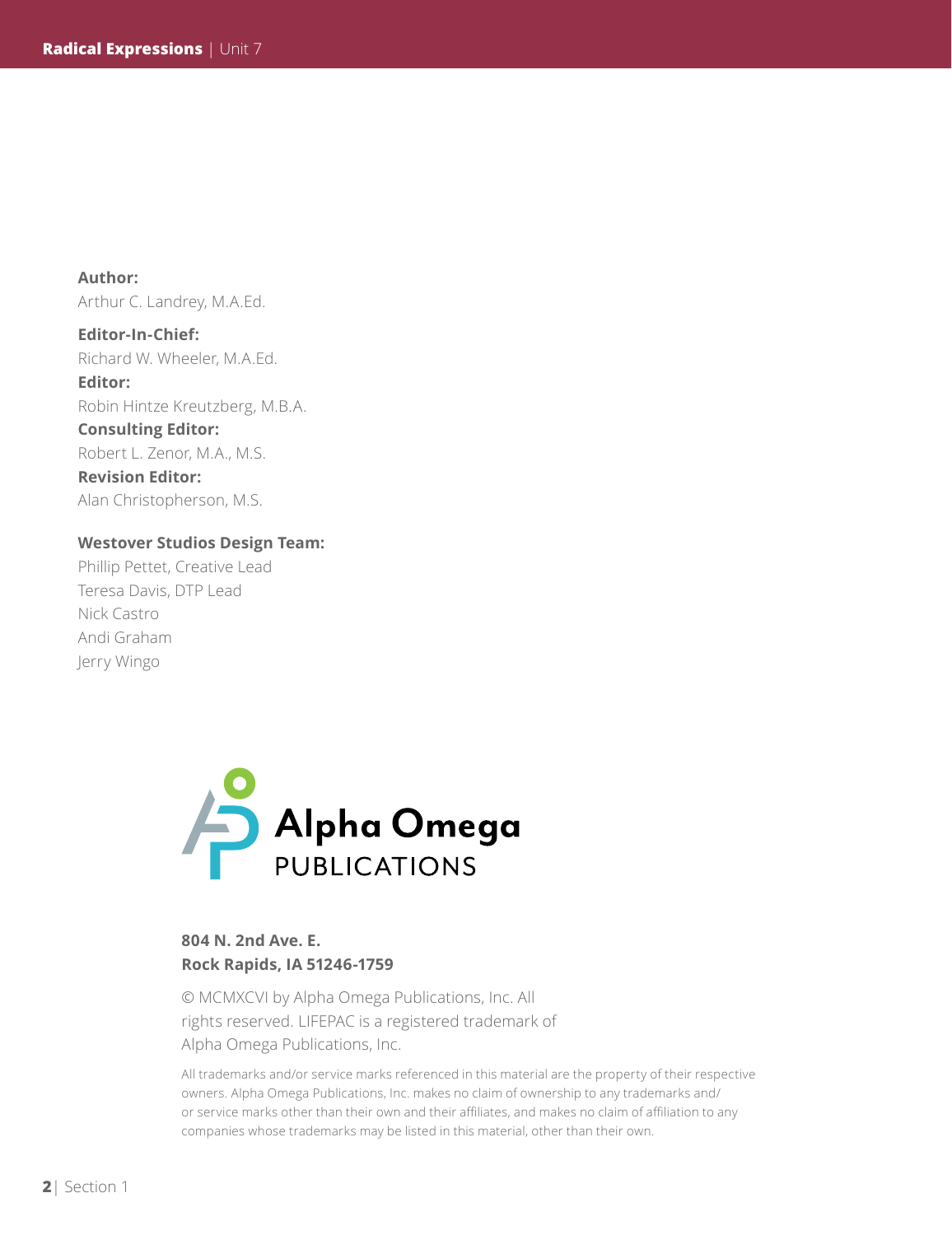# **Radical Expressions**

## INTRODUCTION

In this LIFEPAC® you will continue your study in the mathematical system of algebra by learning first about real numbers and then about radical expressions. After becoming familiar with radical expressions, you will learn to simplify them and to perform the four basic operations (addition, subtraction, multiplication, and division) with them. Finally, you will learn to solve equations containing these expressions.

## **Objectives**

Read these objectives. The objectives tell you what you will be able to do when you have successfully completed this LIFEPAC. When you have finished this LIFEPAC, you should be able to:

- **1.** Identify and work with rational numbers.
- **2.** Identify and work with irrational numbers.
- **3.** Draw number-line graphs of open sentences involving real numbers.
- **4.** Simplify radical expressions.
- **5.** Combine (add and subtract) radical expressions.
- **6.** Multiply radical expressions.
- **7.** Divide radical expressions.
- **8.** Solve equations having irrational roots.
- **9.** Solve equations containing radical expressions.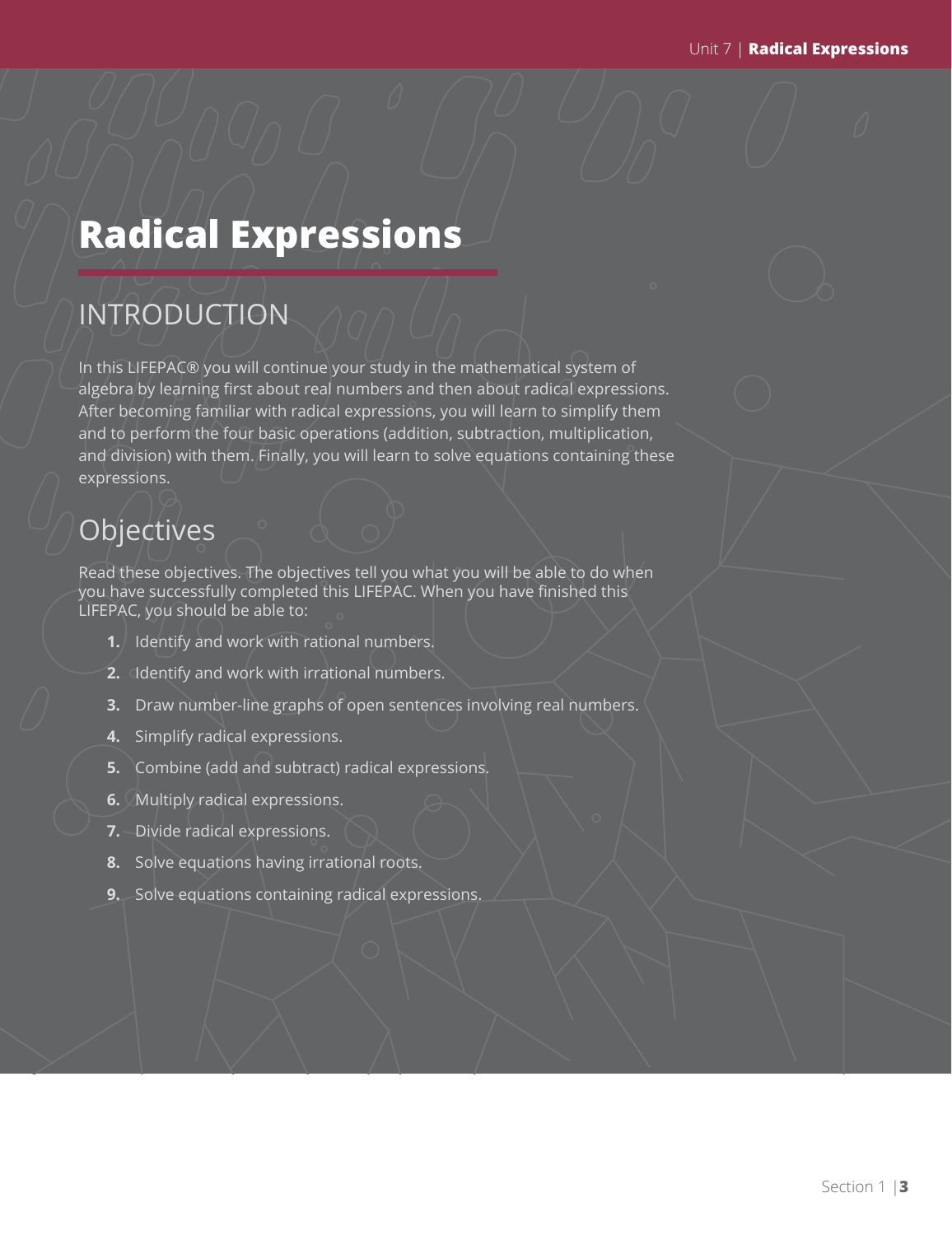# 1. REAL NUMBERS

In this section, you will study the fundamental set of numbers for beginning algebra and geometry—the *real numbers*. You will learn about two other sets, the *rational numbers* and the *irrational numbers*, that make up the real numbers. You will also learn a new property that applies to no other numbers you have studied so far *completeness*; this property will be used in graphing the real numbers.

### **OBJECTIVES**

Review these objectives. When you have completed this section, you should be able to:

- **1.** Identify and work with rational numbers.
- **2.** Identify and work with irrational numbers.
- **3.** Draw number-line graphs of open sentences involving real numbers.

### **RATIONAL NUMBERS**

You will begin by classifying some numbers that you are quite familiar with already. You will need to discover what numbers are actually included in this classification according to the definition. Conversion between the different forms that a rational number may take should help to understand the classification better. Then

you will be ready to graph rational numbers and study their properties.

### **DEFINITIONS AND CONVERSIONS**

The following definition outlines the classification of numbers known as rational numbers.

### **VOCABULARY**

**rational number**—a number that can be written as a ratio of two integers in the form *A B* with  $B \neq 0$ .

**Model 1:**  $\frac{2}{9}$  is a rational number since it is the ratio 9

of the integers 2 and 9.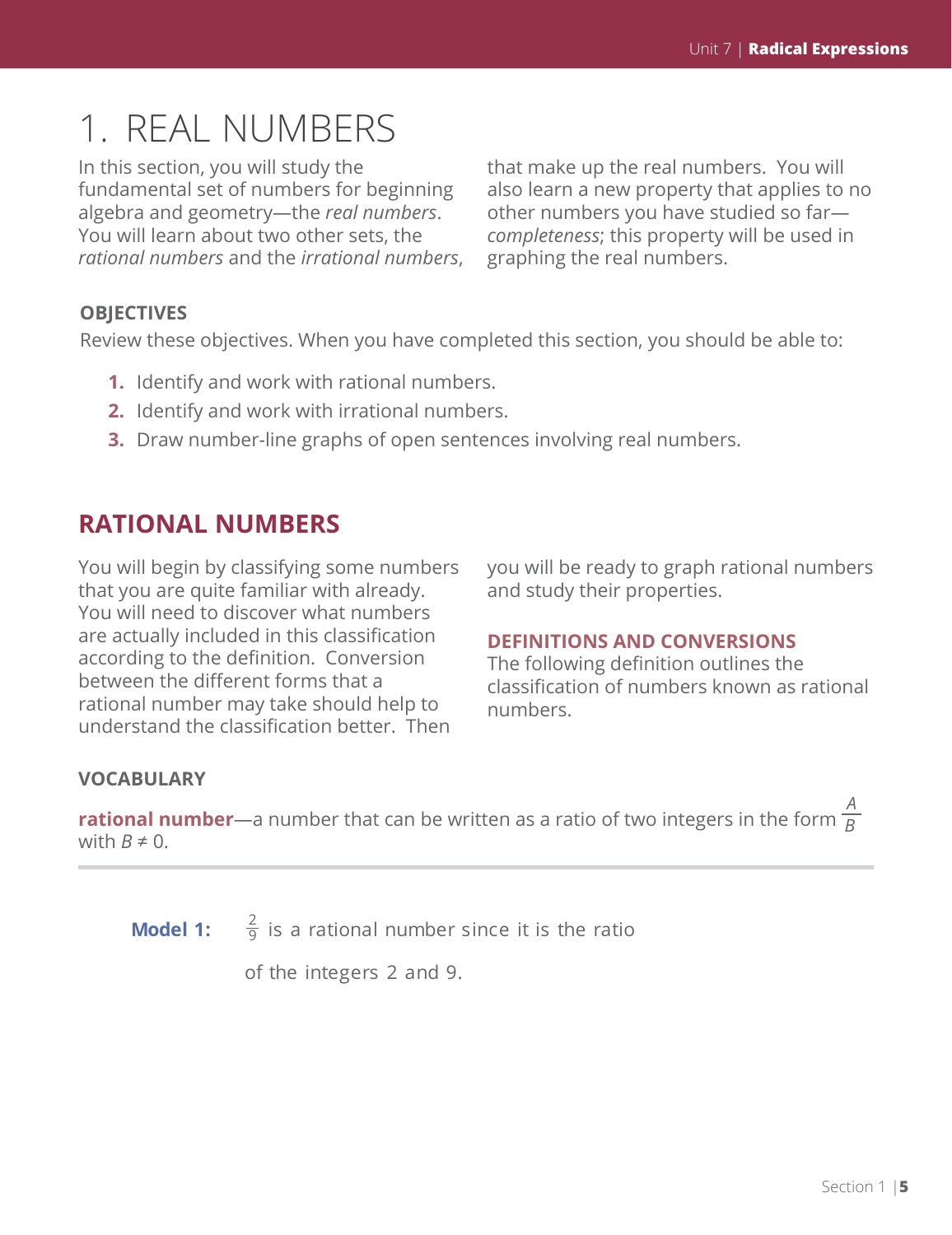- **Model 2:**  $4\frac{1}{5}$  is a rational number since it can be written as  $\frac{21}{5}$ , the ratio of the integers 21 and 5. 5 1 5
- **Model 3:**  $-\frac{3}{8}$  is a rational number since it can be written as  $\frac{-3}{8}$ , the ratio of the integers -3 and 8. 8 3 8
- **Model 4:** 0.283 is a rational number since it can be written as  $\frac{283}{1,000}$ , the ratio of the integers 283 and 1,000. 1,000
- **Model 5:** -81.7 is a rational number since it can be written as  $-81\frac{7}{10}$  =  $-\frac{817}{10}$  =  $\frac{817}{10}$ , the ratio of the integers 817 and -10. -10 817 10 7 10
- **Model 6:** 17 is a rational number since it can be written as  $\frac{17}{1}$ , the ratio of the integers 17 and 1. 1
- **Model 7:** 0 is a rational number since it can be written as  $\frac{0}{1}$ , the ratio of the integers 0 and 1. 1
- **Model 8:** -6 is a rational number since it can be written as  $-\frac{6}{1} = -\frac{6}{4}$ , the ratio of the integers -6 and 1. 1 6 1

From the models, you can see that the common fractions, mixed numbers, and decimals of arithmetic (as well as their negatives) are included in the rational

numbers. Also, you can see that the integers themselves are included in the rational numbers.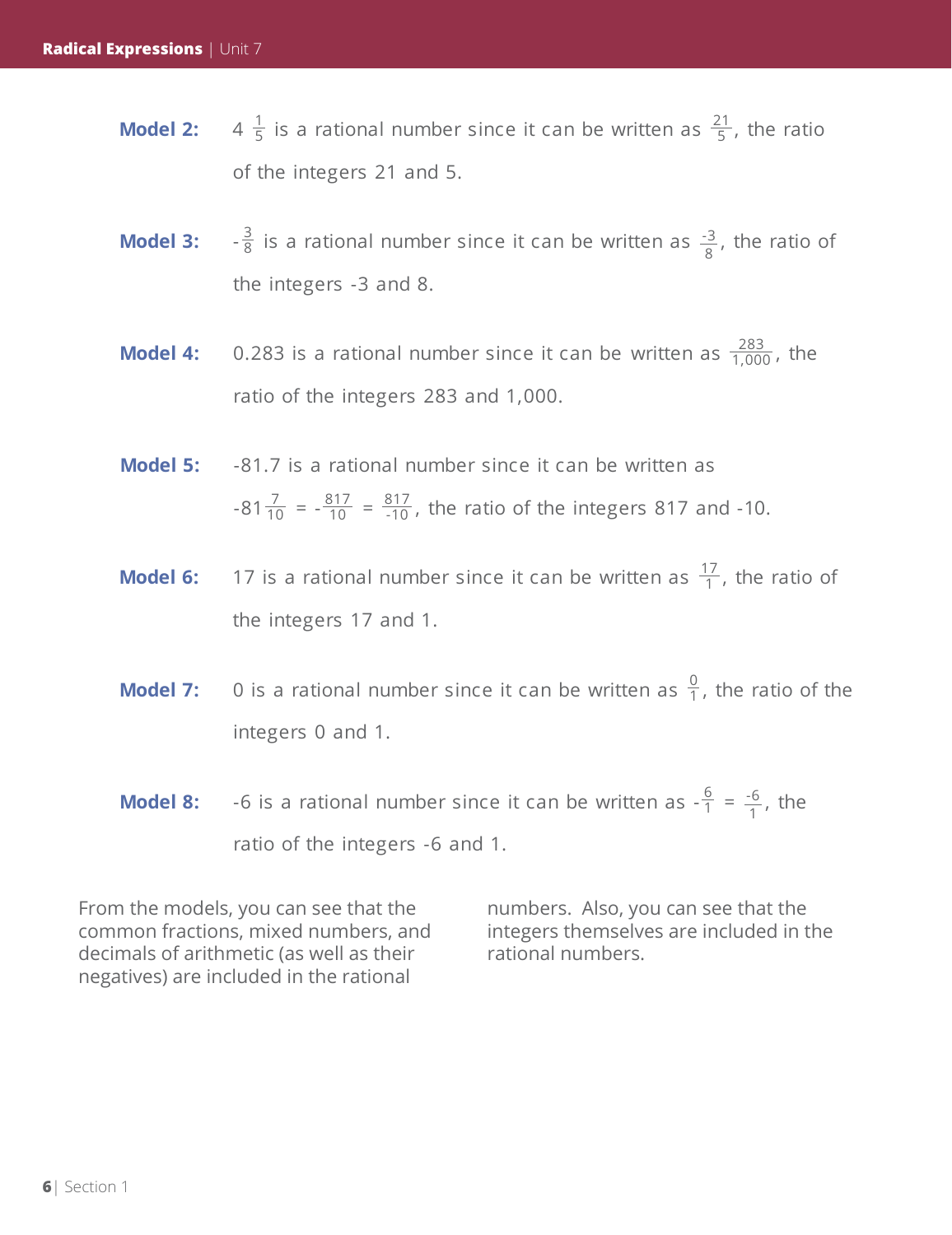You may be wondering which numbers are *not* included in this classification. Such numbers will be considered in detail later in this section, but at the present time you should know that not all decimals are rational and not all fractions are rational. For example, a number that you have probably worked with, π, cannot be written as the ratio of two integers and is not rational; therefore, neither is a fraction such as *π*  $\overline{6}$  rational. You may have used an

*approximation* for π , such as 3.14 or 22  $\frac{1}{7}$ , in evaluating formulas. These approximations are themselves rational, but π is not!

A fraction that is rational can be converted to an equivalent decimal form, and a decimal that is rational can be converted to an equivalent fraction form. The two equivalent forms, of course, must have the same sign.

**Model 1:** Convert  $\frac{5}{8}$  and  $-\frac{5}{8}$  to decimals. **Solution:**  $\frac{5}{8} = 5 \div 8 = 0.625$ , a *terminating* decimal.  $\frac{5}{8}$  = 0.625 and  $\frac{5}{8}$  = -0.625 8 5 8 8 8 5 8

**Model 2:** Convert -0.24 to a fraction.

**Solution:** 
$$
-0.24 = -\frac{24}{100} = -\frac{4 \cdot 6}{4 \cdot 25}
$$
  
 $\therefore -0.24 = -\frac{6}{25}$ 

Model 3: Convert 
$$
\frac{1}{3}
$$
 to a decimal.  
\nSolution:  $\frac{1}{3} = 1 \div 3 = 0.3333...$ ,  
\na repeating decimal.  
\n $\therefore \frac{1}{3} = .0\overline{3}$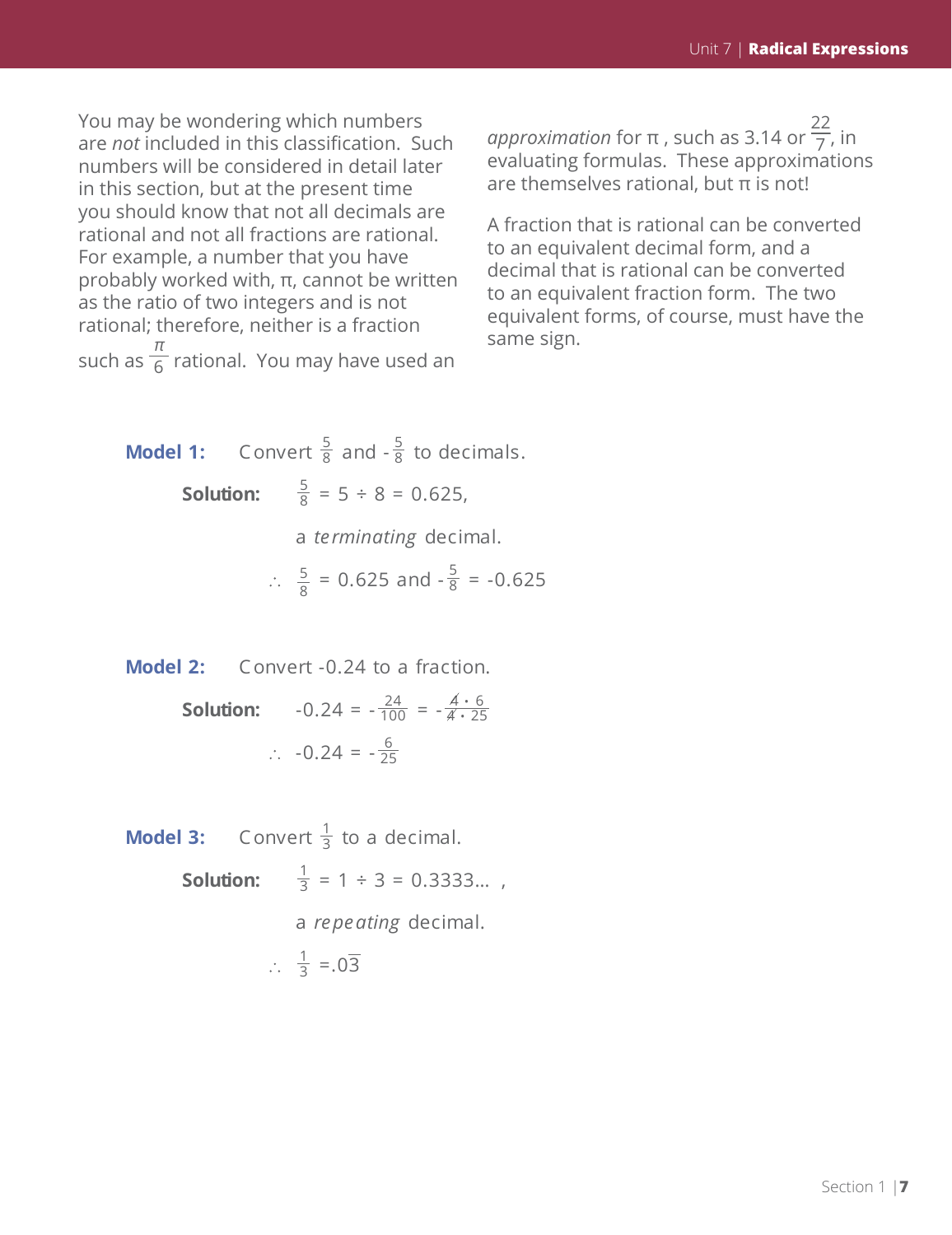The decimal 0.3 is said to have a *period* of 1 since one number place continues without end; the decimal -0.363636... =  $-0.\overline{36}$  has a period of 2 since two number places continue without end. The line drawn above a repeating decimal is called the *repetend* bar, and it should be over the exact number of places in the period of the decimal.

**Models:** 0.12341234... =  $0.\overline{1234}$  and has a period of 4. 0.12343434... =  $0.12\overline{34}$  and has a period of 2.  $0.12344444... = 0.123\overline{4}$  and has a period of 1.

We saw that the rational number  $\frac{1}{3}$  converts to 0.3, but how does 0.3 convert back to  $\frac{1}{3}$ ? The decimal 0.3 converts to  $\frac{3}{10}$ , but  $\frac{1}{3} \neq \frac{3}{10}$ ; thus, 0. $\frac{1}{3} \neq \frac{3}{10}$  either. The following solutions show a procedure for converting repeating decimals to fractions. 10 3 10 1 3 3 10 1 3 3

- **Model 1:** Convert 0.3 to a fraction.
	- **Solution:** Let  $n = 0.\overline{3} = 0.333...$ Then  $10n = 10(0.333...) = 3.33...$ , since multiplying a decimal by ten moves the decimal point one place to the right. Now subtract: 10*n* = 3.33… 1*n* = 0.33… 9*n* = 3.00… or 9*n* = 3 and  $n = \frac{3}{9}$  or  $3 \cdot 1$ 3 • 3  $0.\overline{3} = \frac{1}{3}$ 3 3 9

*NOTE:* The period of 0.3 is 1, and *n* is multiplied by  $10^1 = 10$ .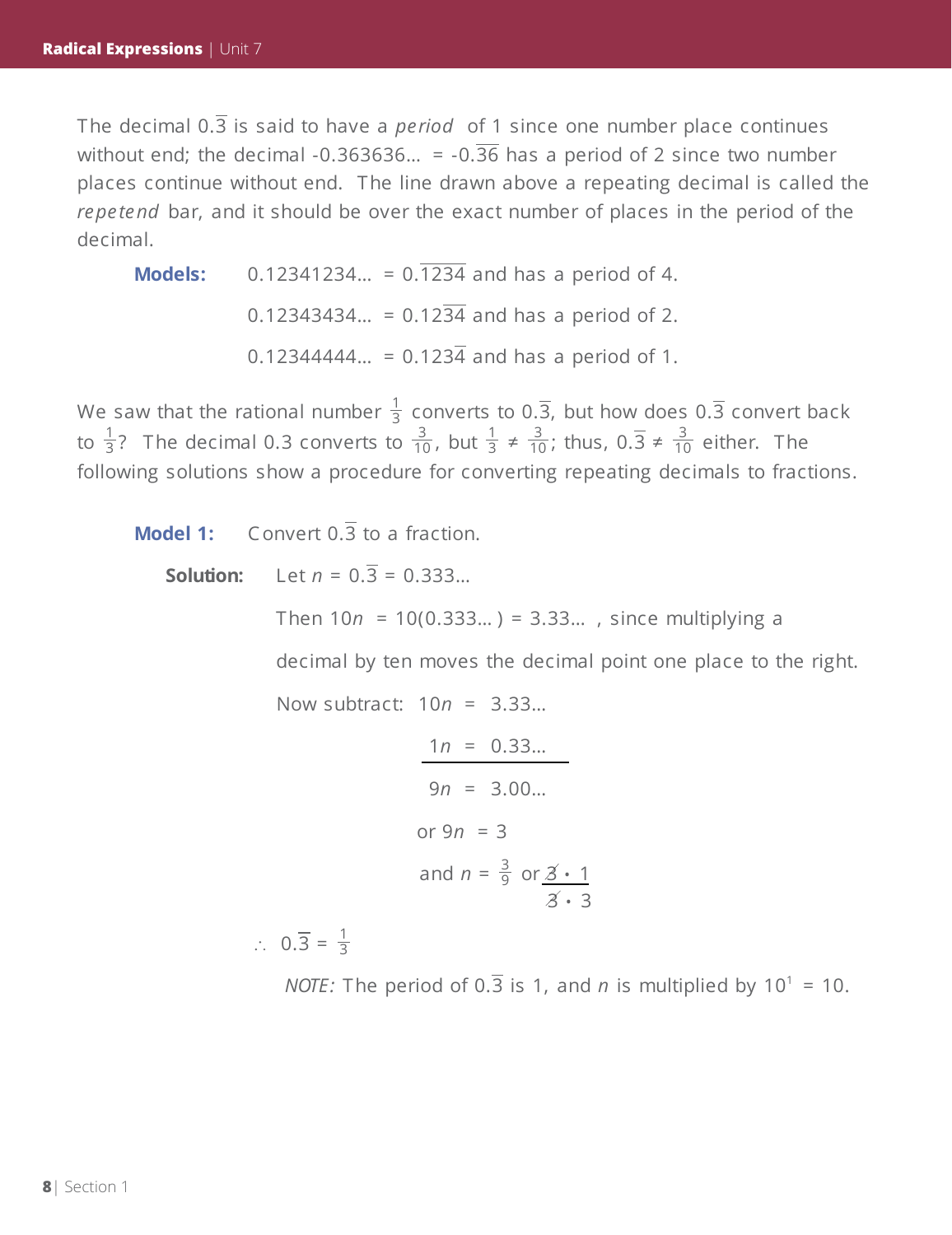**Model 2:** Convert -0.36 to a fraction.

**Solution:** Since the given decimal is negative, its equivalent fraction will be negative also.

 $let n = 0.\overline{36} = 0.363636...$ 

Then 100*n* = 100(0.363636… ) = 36.3636… since multiplying

a decimal by one hundred moves the decimal point two places to the right.

Now subtract: 100*n* = 36.3636…

1*n* = 0.3636…  $99n = 36.0000...$ or 99*n* = 36 and  $n = \frac{36}{99}$  or  $\frac{3 \cdot 4}{6 \cdot 11}$ Since  $0.\overline{36} = \frac{4}{11}$ , then -0.36 =  $-\frac{4}{11}$ . 9 •11 11 4 11 36 99

*NOTE:* The period of 0.36 is 2, and *n* is multiplied by  $10^2 = 100$ .

Some other results of this procedure are shown in the following models. Try to find a relationship between the repeating decimal, its period, and its equivalent unreduced fraction.

| <b>Models:</b> $0.\overline{1} = \frac{1}{9}$ |                                | $0.\overline{01} = \frac{1}{99}$  | $0.\overline{001} = \frac{1}{999}$                    |
|-----------------------------------------------|--------------------------------|-----------------------------------|-------------------------------------------------------|
|                                               | $0.\overline{5} = \frac{5}{9}$ | $0.\overline{53} = \frac{53}{99}$ | $0.\overline{531} = \frac{531}{999} = \frac{59}{111}$ |

You have seen that a repeating decimal as well as a terminating decimal can be written as the ratio of two integers in the form *A*  $\overline{B}$ ; both types then are rational numbers. Actually, a terminating decimal is just a special type of repeating

decimal—one that repeats zero; for example,  $0.815 = 0.815000...$  and  $-5.3$ = -5.3000…. Keeping this fact in mind, consider the following alternate definition and see how it applies to the models from the beginning of this section.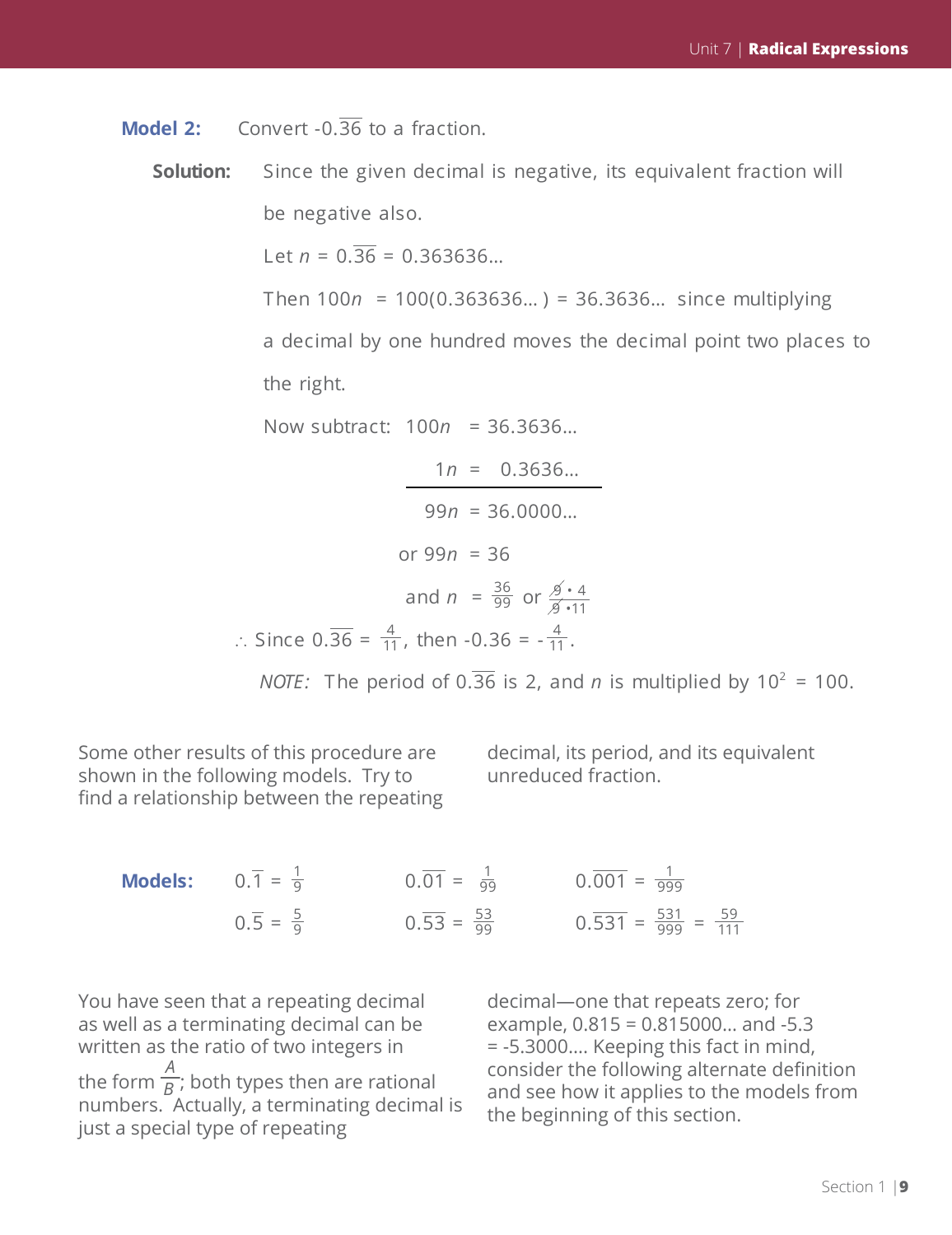### **VOCABULARY**

**rational number**—a number that can be written as a repeating decimal.

**Models:** 
$$
\frac{2}{9} = 0.\overline{2}
$$
  
\n $4\frac{1}{5} = 4.2\overline{0}$   
\n $-\frac{3}{8} = -0.375\overline{0}$   
\n $0.283 = 0.283\overline{0}$   
\n $-81.7 = -81.7\overline{0}$   
\n $17 = 17.\overline{0}$   
\n $0 = 0.\overline{0}$   
\n $-6 = -6.\overline{0}$ 

 **Write each rational number as the ratio of two integers in the form**  *A*  $\overline{B}$  and **then as a repeating decimal.**

| <b>Model:</b> | $4.3 = \frac{43}{10} = 4.30$ |     |  |  |
|---------------|------------------------------|-----|--|--|
| 1.1           | $rac{3}{4}$                  | $=$ |  |  |
| 1.2           | $-7\frac{1}{3}$              | $=$ |  |  |
| 1.3           | $8\frac{1}{2}$               | $=$ |  |  |
| 1.4           | $-6.59$                      | $=$ |  |  |
| 1.5           | 10                           | $=$ |  |  |

### **Convert each fraction to its equivalent decimal form.**

**1.6**  $\frac{3}{5} =$   $\frac{3}{5} =$  **1.7**  $\frac{33}{50} =$  <u>\_\_\_\_\_\_</u> 3 5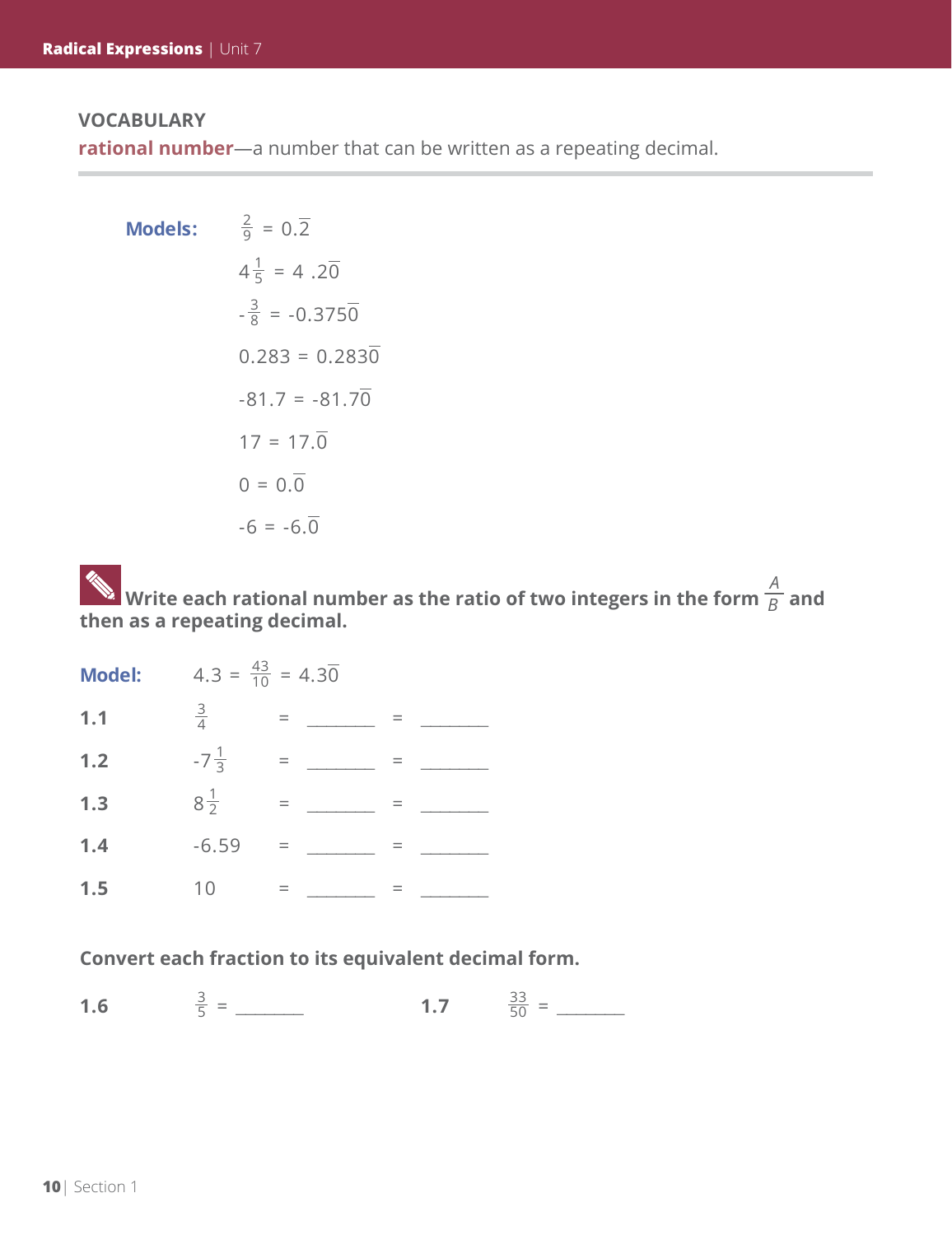**Convert each decimal to its equivalent reduced fraction form.** 

|                                 |                                    |                       | $1.22 \t -0.63 =$                |
|---------------------------------|------------------------------------|-----------------------|----------------------------------|
|                                 | $1.17 \t 0.\overline{7} = \t 1.17$ |                       |                                  |
|                                 | $1.18 - 0.8 =$                     |                       |                                  |
|                                 | 1.19 $-0.\overline{8}$ =           |                       | <b>1.25</b> $0.\overline{135}$ = |
|                                 | $1.20 \t 0.25 = \t 2.25$           |                       | $1.26 \t 0.9 =$                  |
| <b>1.21</b> $0.\overline{25}$ = |                                    | 1.27 $0.\overline{9}$ |                                  |

### **Model:** .25

**Solution:** Let  $n = 0.2\overline{5} = 0.25555...$ Then 10*n* = 2.55… and 100*n* = 25.55… Now subtract: 100*n* = 25.55… 10*n* = 2.55… 90*n* = 23.00… or 90*n* = 23 and *n* =  $\frac{23}{90}$  $0.2\overline{5} = \frac{23}{90}$ 90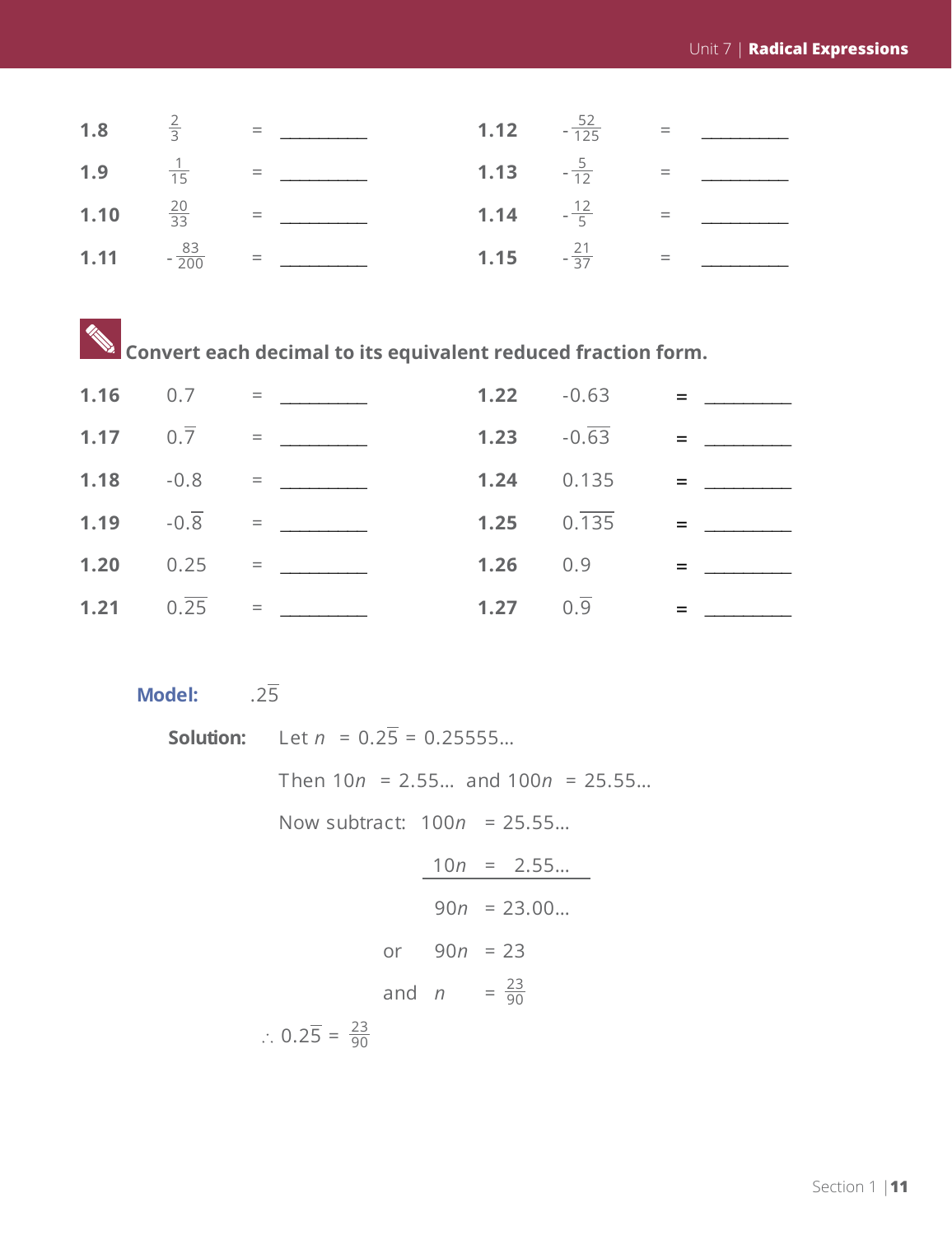

 **Convert each decimal to its equivalent reduced fraction form. Show your work as in the preceding model.**

**1.28**  $0.87$ **1.29** -0.38 **1.30**  $0.09$ 

### **GRAPHS AND ORDER**

Now that rational numbers have been explained, you should be able to graph them on the number line. First, however, a review of some of the basic ideas of graphing may be helpful.

The small vertical line segments drawn on the number line are only reference marks (not graphed points); and the spacing between them, as well as the numbers written below them, may be changed for convenience in graphing.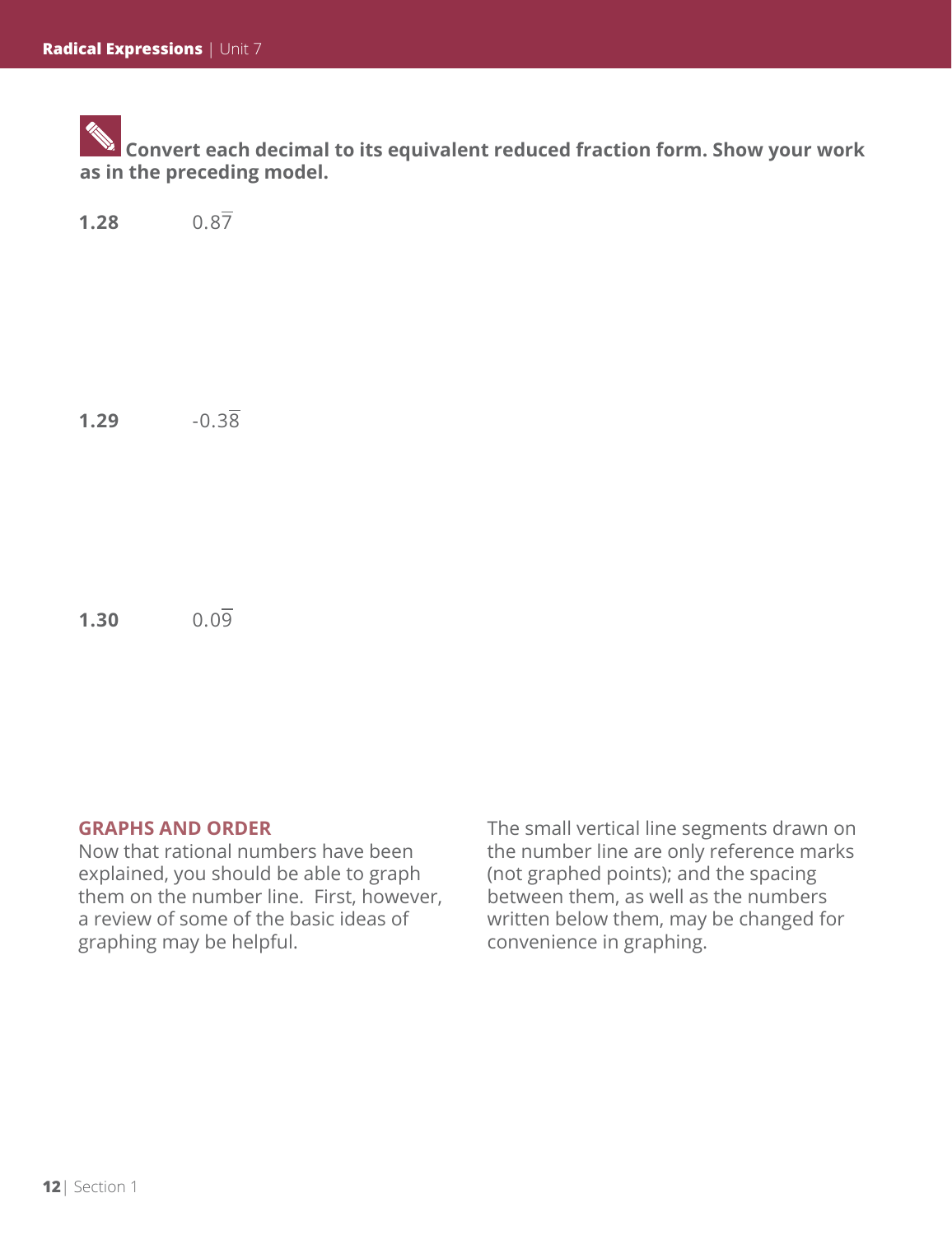**Models:**



All three lines shown can be thought of as the same number line, but with different reference marks; no points are graphed on these lines.

**A point is graphed on the number line by placing a heavy dot on (or between) the appropriate reference mark(s). A darkened arrowhead is used at the end(s) of the line represented on the paper to show a continuation of points.**



You have already learned that all the integers are rational numbers since each can be written as the ratio of itself to 1 and as a decimal that repeats zero. From the graph, the order of the integers can be seen to be ...-3 < -2 < -1 <  $0 < 1 < 2 <$ 3…; that is, an integer is less than another integer if it is to the left of the other integer on the number line.

Although infinitely many integers are in the rational numbers, infinitely many

nonintegers are also rational, such as  $1\frac{1}{4}$  and -0.56. A nonintegral rational number that would be between two reference marks on the number line is graphed by placing a heavy dot on the approximate corresponding point and writing the number above the dot. The *order* of both integral and nonintegral rational numbers can be determined from the relative positions of their points on the line.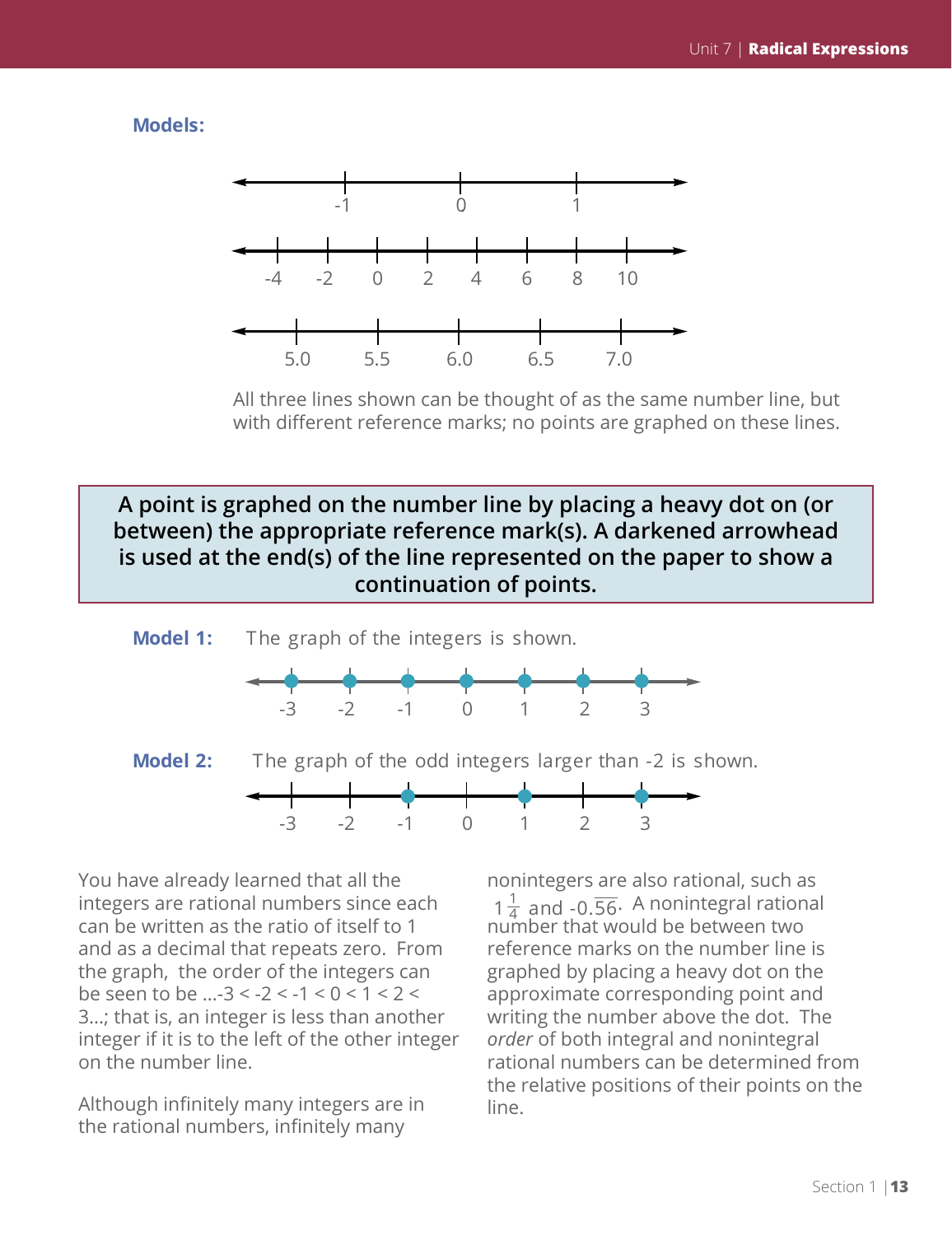## **SELF TEST 1**

**Convert each fraction to its equivalent decimal form,** (each answer, 3 points).

| 1.01 | $\frac{2}{5}$    | $=$ |  |
|------|------------------|-----|--|
| 1.02 | $-\frac{16}{33}$ |     |  |
| 1.03 | $\frac{19}{16}$  | $=$ |  |

**Convert each decimal to its equivalent reduced fraction form** (each answer, 3 points).

- $1.04$   $-0.72$  =
- **1.05**  $0.\overline{72} =$
- **1.06**  $0.7\overline{2}$  =

**Graph the given rational numbers** (each location, 1 point).

| <b>1.07</b> $-3\frac{1}{3}$ , 0, 1.6  |                               |  |  |  |  |
|---------------------------------------|-------------------------------|--|--|--|--|
|                                       |                               |  |  |  |  |
|                                       | $-4$ $-3$ $-2$ $-1$ 0 1 2 3 4 |  |  |  |  |
|                                       |                               |  |  |  |  |
|                                       |                               |  |  |  |  |
| <b>1.08</b> 2.4, $-\frac{5}{4}$ , 3.8 |                               |  |  |  |  |
|                                       |                               |  |  |  |  |
|                                       | $-4$ $-3$ $-2$ $-1$ 0 1 2 3 4 |  |  |  |  |

**Write the order of the given rational numbers** (each numbered item, 3 points).

| <b>1.09</b> $-3, \frac{1}{3}, 0.3$                     |  |  |
|--------------------------------------------------------|--|--|
| <b>1.010</b> 5.40, $(\frac{7}{3})^2$ , 5 $\frac{2}{5}$ |  |  |

**Find the rational number** (each answer, 3 points).

**1.011** One-sixth of the way between 7 and 16.

**1.012** 0.8 of the way between -0.5 and  $4\frac{1}{2}$ .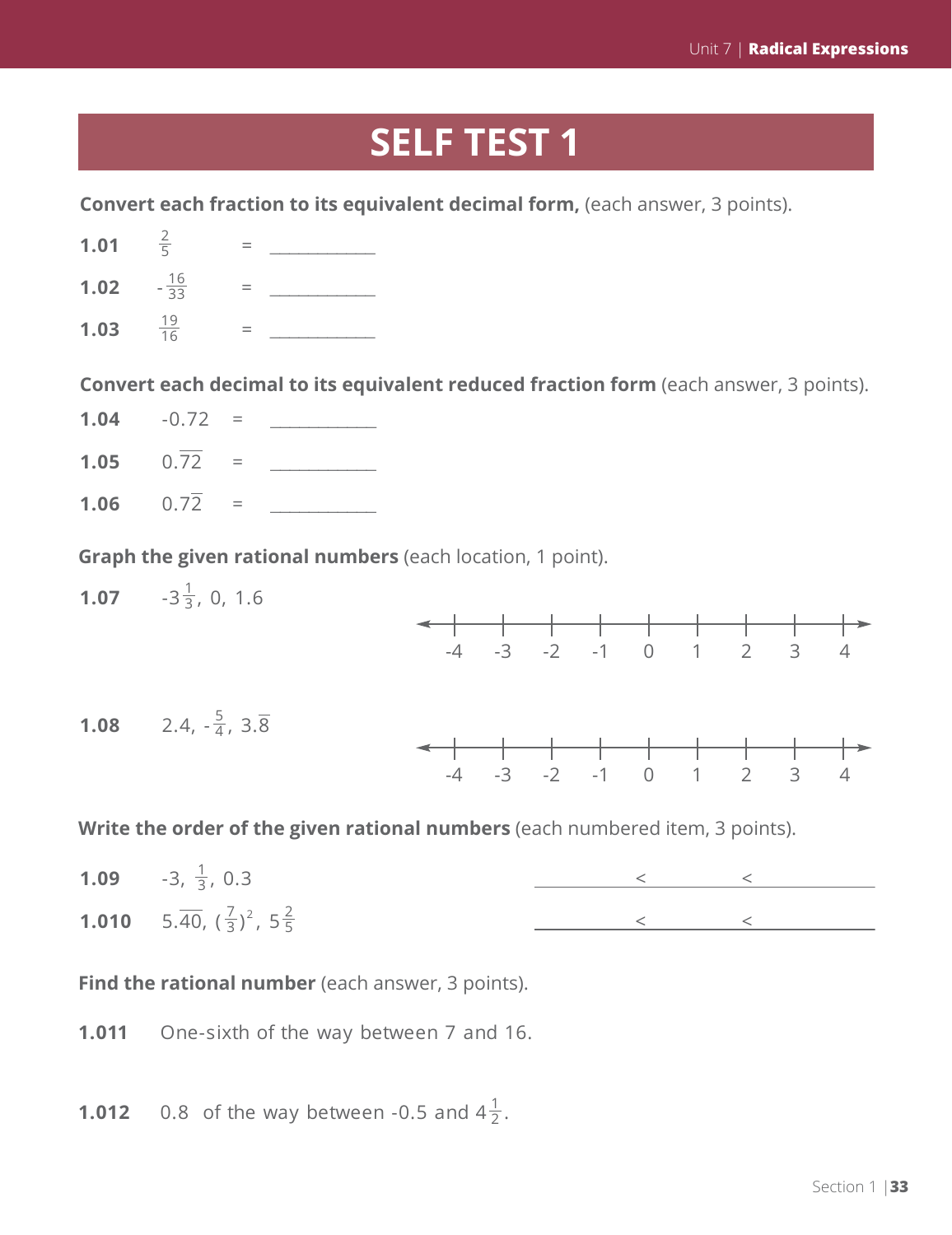**Tell whether each infinite decimal is rational or irrational** (each answer, 2 points).

| 1.013 | $-7.234567$ |  |
|-------|-------------|--|
| 1.014 | $-7.232323$ |  |

**Round each number to the nearest hundredth** (each answer, 2 points).

**1.015** 0.61 \_\_\_\_\_\_\_\_\_\_\_\_ **1.016** 0.292292229… \_\_\_\_\_\_\_\_\_\_\_\_

**a. Find each square root; b. then tell whether each is rational or irrational** (each answer, 3 points).

| 1.017 | $\frac{25}{49}$ | $\overline{\phantom{0}}$  |  |
|-------|-----------------|---------------------------|--|
| 1.018 | $\sqrt{32.49}$  | $\mathbf{r} = \mathbf{r}$ |  |

**Draw the graph of each condition** (each graph, 3 points).